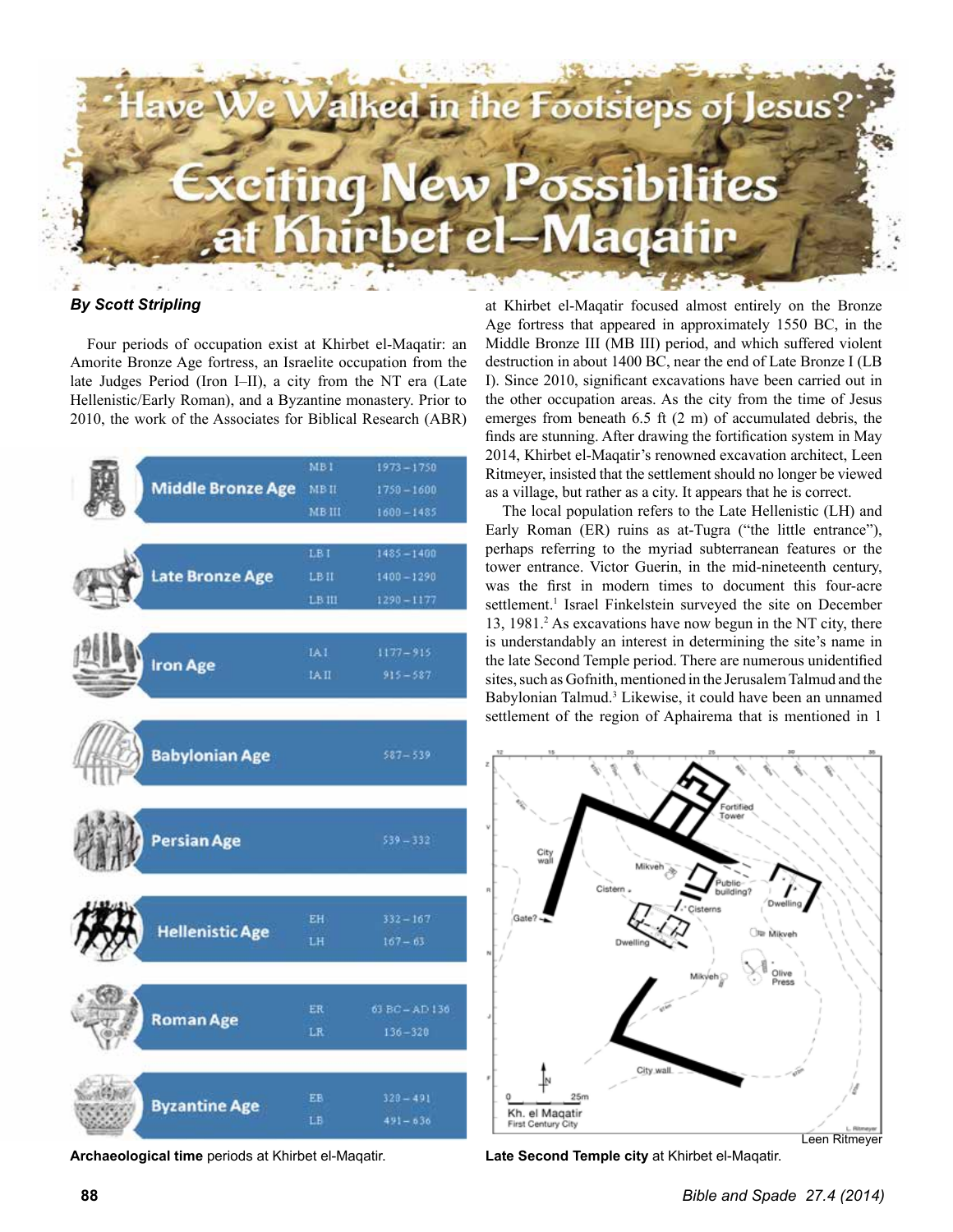Maccabees 11:34. But, in the vicinity of Khirbet el-Maqatir, 9 mi north of Jerusalem, Ephraim stands out as the most intriguing candidate. Numerous ancient sources refer to Ephraim.

## **Ephraim in the New Testament**

After Jesus raises Lazarus from the dead in Bethany (modern el Azaria), John's gospel narrative accelerates quickly toward Jesus' own death and resurrection. Far from being thrilled by the resurrection of Lazarus, the Jewish authorities scheme how they might snuff out the life of Jesus, an itinerant prophet from Galilee who many saw as the long anticipated Messiah (Dn 7). The Synoptic Gospels are silent in this regard, but John 11:53– 54 states the story as follows:

Then, from that day on, they plotted to put Him to death. Therefore Jesus no longer walked openly among the Jews, but went from there into the country near the wilderness, to a **city called Ephraim**, and there remained with His disciples.

It is unclear how long Jesus and the twelve disciples remained in Ephraim, but the sense of the text "and there remained" is that it was more than a few days, perhaps a few weeks or more. There must have been a contingent of followers in this city. Who knows what unrecorded miracles may have taken place or what critical teachings may have been imparted at Ephraim? John, one of the twelve disciples, forms his account as an eyewitness, so it should be given the highest credibility.

As Passover of AD 33 approaches, Jesus and his disciples depart Ephraim and take their final journey, up through Samaria and then back down the Jordan Valley to Jericho. From Jericho, they ascend to Jerusalem for the Triumphal Entry (Mt 21), along the way stopping in Bethany (Jn 12) one last time. The sojourn at Ephraim is easy to overlook, but it serves a pivotal purpose in Jesus' ministry.

# **Ephraim in the Old Testament**

"Abijah pursued Jeroboam and took from him the towns of Bethel, Jeshanah and Ephron, with their surrounding villages" (2 Chr 13:19).

The RSV footnotes the alternate reading of Ephron as Ephrain, which is supported in the *gere*.<sup>4</sup> It is almost certain that this is the same as the city of Ephraim mentioned John 11:53– 54, especially since it is mentioned in the same verse as Bethel. As noted below, the same pairing occurs in the writings of the first-century historian Josephus. If the cities are indeed the same, evidence should exist of a town from the time of Rehoboam's son Abijah, around 915 BC.

In view of the current debate regarding High Chronology and Low Chronology, it is impossible to assign an exact date to the end of IA I; however, it does appear that at least some sites/regions did not experience the transition to IA II until the mid–tenth century BC, and some of the pottery forms continue for another generation. This late transition is clear from the excavations at Dor.<sup>5</sup> Finkelstein refers to this transitional pottery of the late IA I and early IA II as IA I–II. At Taybe, the traditional location of Ephraim, two sherds from this era were collected, representing only 3% of the total pottery.6 At Khirbet el-Maqatir, 11% of the sherds collected (8 of 73) by Finkelstein and Magen were from this era. Excavations at Khirbet el-Maqatir have revealed an IA settlement, with some of the pottery representing this IA I–II transition. In 2014, IA I–II *pithos* (large storage container) rims<sup>7</sup> were found at Khirbet el-Maqatir; these rims parallel those found at other Benjaminite sites such as Tell el-Ful (Gibeah?). In the excavation report for the 1964 season, Nancy Lapp<sup>8</sup> dated them to 1025–950 BC, but they may well



**The Ephraim region.**

William Schlegel, *The Satellite Bible Atlas*

have continued for another generation. The IA pottery at Khirbet el-Maqatir will be closely scrutinized in the coming seasons and may shed some light on Ephron/Ephrain in 2 Chronicles 13:19.

# **Ephraim in Josephus**

Josephus served as a general in the Galilee region during the ill-fated First Jewish Revolt (AD 66–70). After his surrender at Jotapata, he became an emissary of the Roman general and future emperor, Vespasian. After the war, he came under the patronage of Vespasian and even took the Flavian family name; hence, history knows him as Flavius Josephus. He wrote two important history books: *The Antiquities of the Jews* and *The Jewish War*. As an emissary, he attempted to negotiate the surrender of Jewish cities, but very few cities capitulated; therefore, the Romans destroyed the vast majority of cities, culminating in the destruction of Jerusalem in August of AD 70. In *War* 4.9.551, 9 Josephus mentions Ephraim:

So he [Vespasian] went up to the mountainous country, and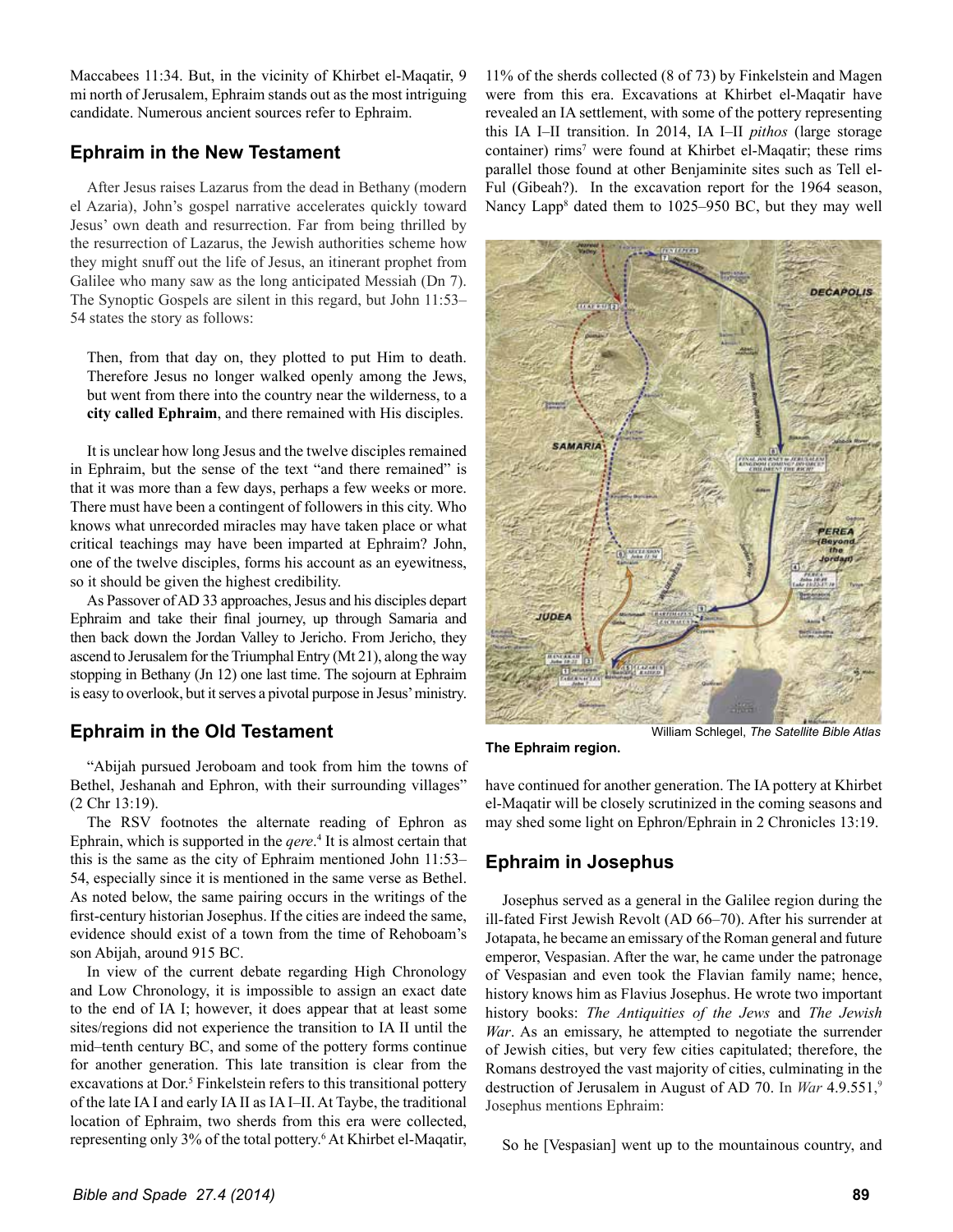took those two toparchies that were called the Gophnitick and Acrabattene. After which he took **Bethel and Ephraim, two small cities**; and when he had put garrisons into them, he rode as far as Jerusalem, in which march he took many prisoners, and many captives.

After campaigning in the north in AD 67 and in the east in AD 68, Vespasian turned his attention to the central part of the country, north of Jerusalem, in AD 69. His purpose was to stamp



**Vespasian's campaigns** in the First Jewish Revolt.

out any last resistance before he focused exclusively on the destruction of Jerusalem. The excavations at Khirbet el-Maqatir reveal the city's destruction in AD 69; this is without doubt, and will be addressed in more depth later in this article. As the map above shows, his campaign brought him to the twin cities of Bethel and Ephraim.

Importantly, Josephus couples Ephraim with Bethel. This stands out for two reasons. First, in Genesis and Joshua, Bethel is always coupled with Ai (Gn 12–13; Jos 7–8). This linkage continues in the Second Temple era (Ezr 2:28; Neh 7:22). Second, since 1995, ABR has made a strong argument that Khirbet el-Maqatir is the city/fortress of Ai described in Joshua 7–8.10 If ABR is correct, then it makes sense for Josephus to tether Bethel and Ephraim.<sup>11</sup>

In *Ant*. 13:127,<sup>12</sup> Josephus again likely mentions Ephraim, referring to it as Aphaerima:

Accordingly, I [Demetrius II] remit to them the three prefectures, Aphaerima, and Lydda, and Ramatha, which have been added to Judaea out of Samaria, with their appurtenances.

From this mention, it can be ascertained that Aphaerima/ Ephraim was a significant city during the reigns of Demetrius II Nicator (145–141 BC) and Jonathan Maccabeus, who was the High Priest (152–142 BC). Jonathan is mentioned in the next verse. The overlap of the two reigns pinpoints the reference to 145–142 BC. The choice of Aphaerima, the Hellenized version of Ephraim, makes sense coming from a Seleucid ruler like Demetrius II. The same account is given in 1 Maccabees 11:28–37.

# **Ephraim in Eusebius**

Eusebius, the great fourth-century church historian, mentions Ephraim three times in his *Onomasticon*. The quotations below come from the Brill edition (2005), edited by R. Steven Notley and Ze'ev Sarrai.

28:4 "Ophrah—In the inheritance of Benjamin. Apharaema [Ephraim?] is now a village five miles east of Bethel."

Scholars generally accept the idea that Eusebius is locating Ophrah of Joshua 18:23 at Taybe. This connection is dealt with later in this article. If indeed Eusebius makes this connection, it would at the most establish that such a tradition existed in his day. This is a separate matter from proving that Ephraim of John's gospel and Josephus (both first-century sources) is also located at Taybe. Taybe is slightly to the east of Bethel, but it is much more to the north; whereas, Khirbet el-Maqatir lies due east or slightly southeast of Bethel, depending on if Bethel is located at Beitin as per W.F. Albright, James Kelso<sup>13</sup>, and the majority of scholars, or at El-Bireh, as per David Livingston's hypothesis.<sup>14</sup>

86:1 "Ephron—In the tribe of Judah. Ephraim is now a very large village about twenty miles north of Jerusalem."

Eusebius incorrectly places the city, or large village, in the tribal territory of Judah. This demonstrates a lack of awareness of basic biblical geography of the Central Hill Country. On the other hand, he could be allowing for the territorial annexation mentioned in 1 Maccabees 11:34. Next, he indicates that it was "about" twenty Roman miles north of Jerusalem. "About" implies an estimate. Admittedly, this distance better fits Taybe than Khirbet el-Maqatir. Notley and Sarrai see evidence that this entry may have had a different author than the previous entry in  $86:1$ .<sup>15</sup> It does seem odd that in the first entry the writer measures Ephraim from Bethel, yet in this entry he measures it from Jerusalem.

90:18 "Ephraim—'Near the wilderness.' Christ came there 'with his disciples.' It has also been mentioned above as Ephraim."

Scholars disagree whether or not Ephron of 2 Chronicles 13:19 is the same site as Ophrah and Ephraim. In fact, Ophrah and Ephron may have both existed at the same time; if so, this would be impossible unless the names were used interchangeably. Ophrah is last referenced in 1 Samuel 13:15–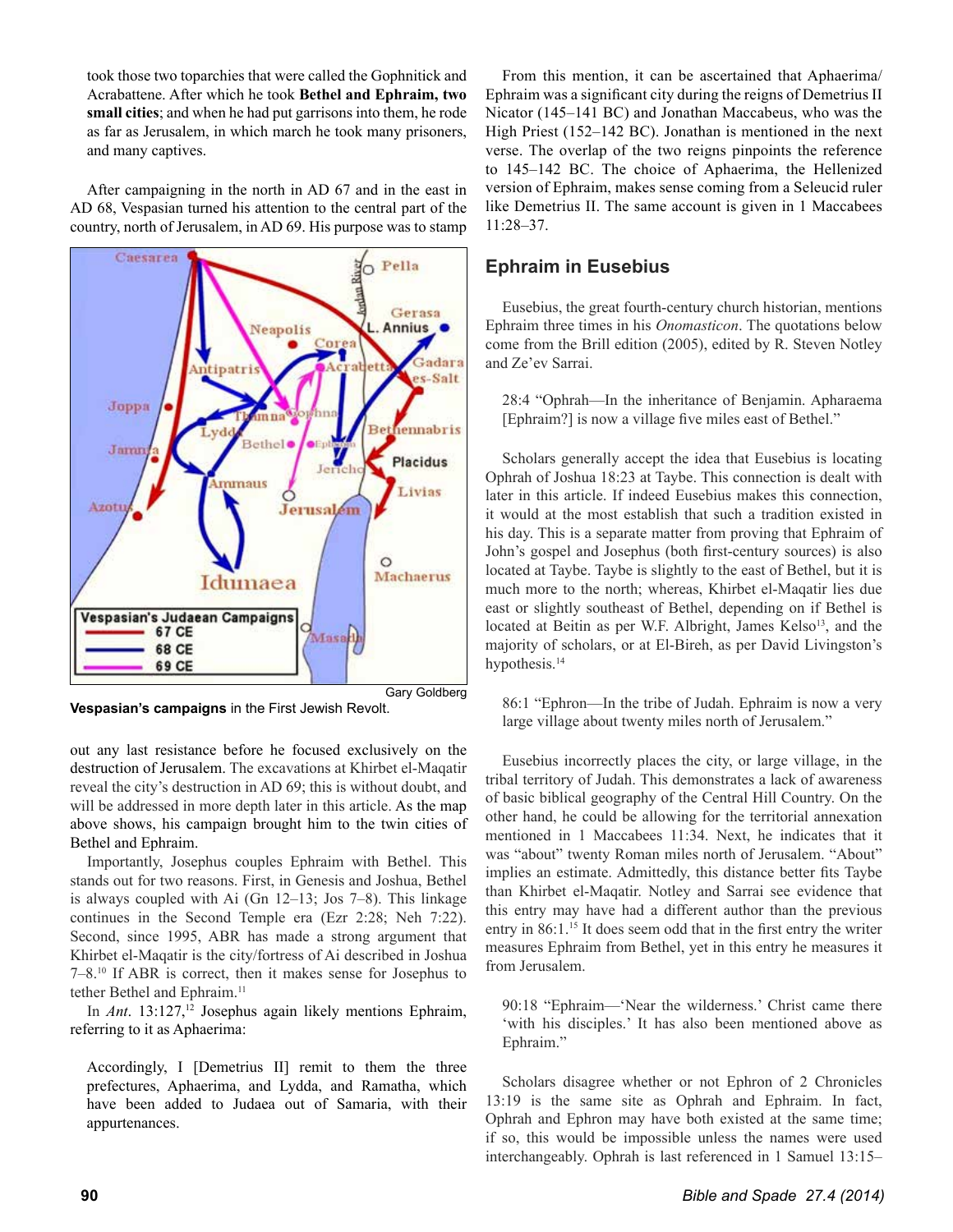20 which is set in ca. 1040 BC; whereas, Ephron is only mentioned in 2 Chronicles 13:19, in ca. 915 BC. Albright argues that Ephron is not synonymous with Ephraim; he sees Ephron and Ophrah as one and the same, but Ephraim as a separate site.16 All later traditions clearly grow out of the opinions of Eusebius, but it is unknown what Eusebius used as a basis for his views. If they are based on an early fourth-century local tradition, the reliability must be scrutinized in light of the fact that such traditions are often in flux. It seems certain that Eusebius had no knowledge ceramic typology, fortification



of precise dating based on **Madaba Map showing Ephraim**, with Bethel due west and Jericho to the northeast.

structures, numismatics, burial types, or any other means by which a site could be firmly dated. Much greater weight should be given to the contemporary sources from the first century AD (NT and Josephus), and archaeological findings should also be strongly considered.

#### **Ephraim in the Apocrypha**

Ephraim/Ephron appears in 1 Maccabees 5:46–48 and 2 Maccabees 12:27. Both instances refer to a fortified city located 9 mi east of the Jordan River, across from Bet Shean/ Scythopolis. This city has nothing to do with the city that is here under consideration. The passages read as follows:

So they came to Ephron. This was **a large and very strong city** on the road, and they could not go round it to the right or to the left; they had to go through it. But the men of the city shut them out and blocked up the gates with stones. And Judas sent them this friendly message, "Let us pass through your land to get to our land. No one will do you harm; we will simply pass by on foot." But they refused to open to him (1 Macc 5:46–48).

After the rout and destruction of these, he marched also against Ephron, a fortified city where Lys'ias dwelt with multitudes of people of all nationalities. Stalwart young men took their stand before the walls and made a vigorous defense; and great stores of war engines and missiles were there (2 Macc 12:27).

As discussed in the Josephus section above, 1 Maccabees 11:34 refers to Aphaerima, and it is likely the same as Ephraim of John 11:53–54.

# **Ephraim on the Madaba Map**

It appears that the location of Ephraim mattered to early

Madaba Map as "The city where the Lord visited." The picture above shows the location, but it is impossible to pinpoint the site to which it is referring. Nonetheless, it is worth noting that on the map Ephraim lies due east of Bethel, like Khirbet el-Maqatir; whereas, Taybe would be more to the northeast. The Byzantine cartographer from Madaba seems to be unaware of the Taybe = Ephraim tradition. Madaba (in modern Jordan) sits a long way from Caesarea Maritima where Eusebius served as Bishop, so there may have been different regional understandings of site locations. Finally, on the map Jericho and Ephraim are immediately juxtaposed, with nothing between them. This has significance if, as mentioned previously, ABR has correctly located the Ai of Joshua at Khirbet el-Maqatir.

Christians, as it is clearly labeled on the famous sixth-century

### **Ephraim—Taybe or Khirbet el-Maqatir?**

The Christian roots of Taybe go back to Byzantine times, as attested by St. George Greek Orthodox Church, which stands there today amidst the last Christian city in the West Bank. Likewise, a memorial church and monastery dating from the fourth century has been excavated on the western ridge of Khirbet el-Maqatir; unfortunately, the mosaics are badly damaged, and one cannot determine what biblical event(s) they commemorate. No inscriptions in the St. George Church shed light on any biblical connection there. So, the simple presence of a church does not give Taybe or Khirbet el-Maqatir an advantage in any identification as NT Ephraim.

The Byzantine identification of Taybe with Ephraim, based entirely on toponymy (the study of place names) and tradition, was echoed by Arabs and Crusaders in later periods and has been uncritically accepted into modern times. For example, in the 13th century, the Crusader historian Eracles refers to Taybe as Effraon.<sup>17</sup> There has been no reason to question this connection—until now. The problem with this identification is that there is no archaeology to support it. Yet, the paucity of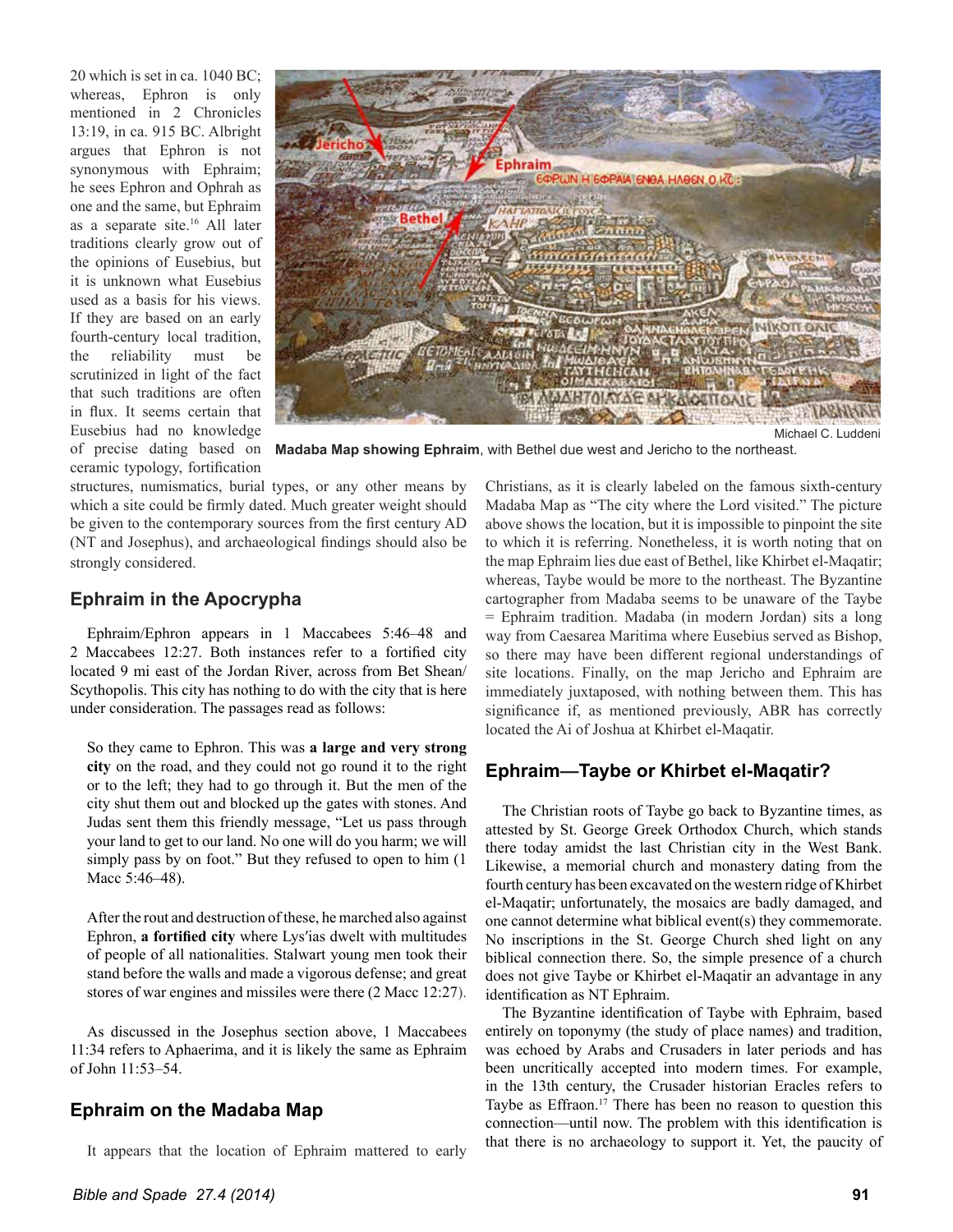

**Khirbet el-Maqatir church** as reconstructed by Leen Ritmeyer (2012)**.**

late Second Temple remains at Taybe has not prevented scholars who favor Taybe as Ephraim, and there are many, $18$  to make a case for their claim based on toponymy and tradition. Even if these points were conceded, the question still remains—where is the supporting archaeology?

At Khirbet el-Maqatir, ABR has begun systematic excavation of a strongly fortified city that was founded by the Hasmonean Dynasty in the second century BC. The city remained in use until its destruction in AD 69, apparently by the Tenth Roman Legion. These dates derive from ceramic and numismatic evidence, as well as C-14 dating.<sup>19</sup> The 686 excavated coins are especially instructive, as the number spikes dramatically in the second



**Tower at Diocaesarea,** about half the size of the Maqatir tower.

century BC and abruptly ends in AD 69 with Year 3 Revolt coins.

The Greek word *polis* is used in John 11:54 to describe the settlement where Jesus sought refuge between the raising of Lazarus and the Triumphal Entry. *Polis* normally refers to a city  $(forified)$ , not just a village (unfortified). So, not only does a candidate for Ephraim need to have Early Roman remains, but it also needs a fortification system. The monumental tower at Khirbet el-Maqatir is approximately 98.5 x 52.5 ft (30 x 16 m) and resembles other fortifications of the Late Hellenistic era. A close parallel, dated by an inscription to ca. 100 BC, can be found at Diocaesarea on the southern coast of modern Turkey.<sup>20</sup> The tower there (51 x 41 ft [15.60 x 12.50 m]) has survived to a height of 72 ft (22 m) and was once bonded to the city wall, like at Khirbet el-Maqatir.

The development of new siege technology required towers that would withstand ballistic assaults and the recoil of counter-siege machines of war. A.W. McNichol addresses this technological evolution: "There can be little doubt that the torsion catapult and ballista gave the impulse to many of the innovations in fortificationbuilding during the Hellenistic period,

although walls still had to be built to resist the ancient methods of ram, probe, sap, and escalade."21

Unlike Khirbet el-Maqatir, these features do not exist at Taybe. To be fair, the modern city of Taybe makes it difficult to detect ancient ruins, but it could reasonably be expected to find evidence of secondary usage or *in situ* remains to be revealed by municipal projects or residential construction. To date, this has not been the case. By contrast, the first-century destruction at Khirbet el-Maqatir can be dated with great precision to AD 69. This is of critical importance to this discussion since it is the exact year given by Josephus for the destruction of Ephraim. This strongly supports Khirbet el-Maqatir as Ephraim.

The argument in favor of Taybe  $=$  Ephraim  $=$  Ophrah is presented in detail by Yoel Elitzur in chapter 60 of *Ancient Place Names in the Holy Land*. 22 He cites Epiphanius' geographical appendix to his *Treatise on Weights and Measures*, where he explicitly identifies "Hafra in the portion of Benjamin" (= Ophra of Jos 18:23) with Ephraim of John's gospel. Elitzur writes,

Since Epiphanius, a native and resident of this country, wrote and acted a few decades after Eusebius, using material from his *Onomasticon*, it is clear that this was the view of Eusebius as well. In addition, Ophra in the Hebrew Bible... is **most**  probably identical with Αφαιρεμα [Aphaerima] of 1 Mac.  $11:34$  and Ant. 13:127. Its identification with at-Taybe is based on local tradition. Every resident of the village knows that in the past it was called Afra.<sup>23</sup>

In Taybe there is a Byzantine church and a Crusader fortification that have never been excavated. In 1982, Taybe was surveyed and sixty-six sherds were collected. Only three sherds, or 4.5% of the pottery, were Roman; notably,  $0\%$  was LB.<sup>24</sup> At Khirbet el-Maqatir, hundreds of ER sherds (first century AD) are excavated each day, along with hundreds more from the LH period (first century BC). Interestingly, the same survey by Finkelstein at Khirbet el-Maqatir noted that there was surface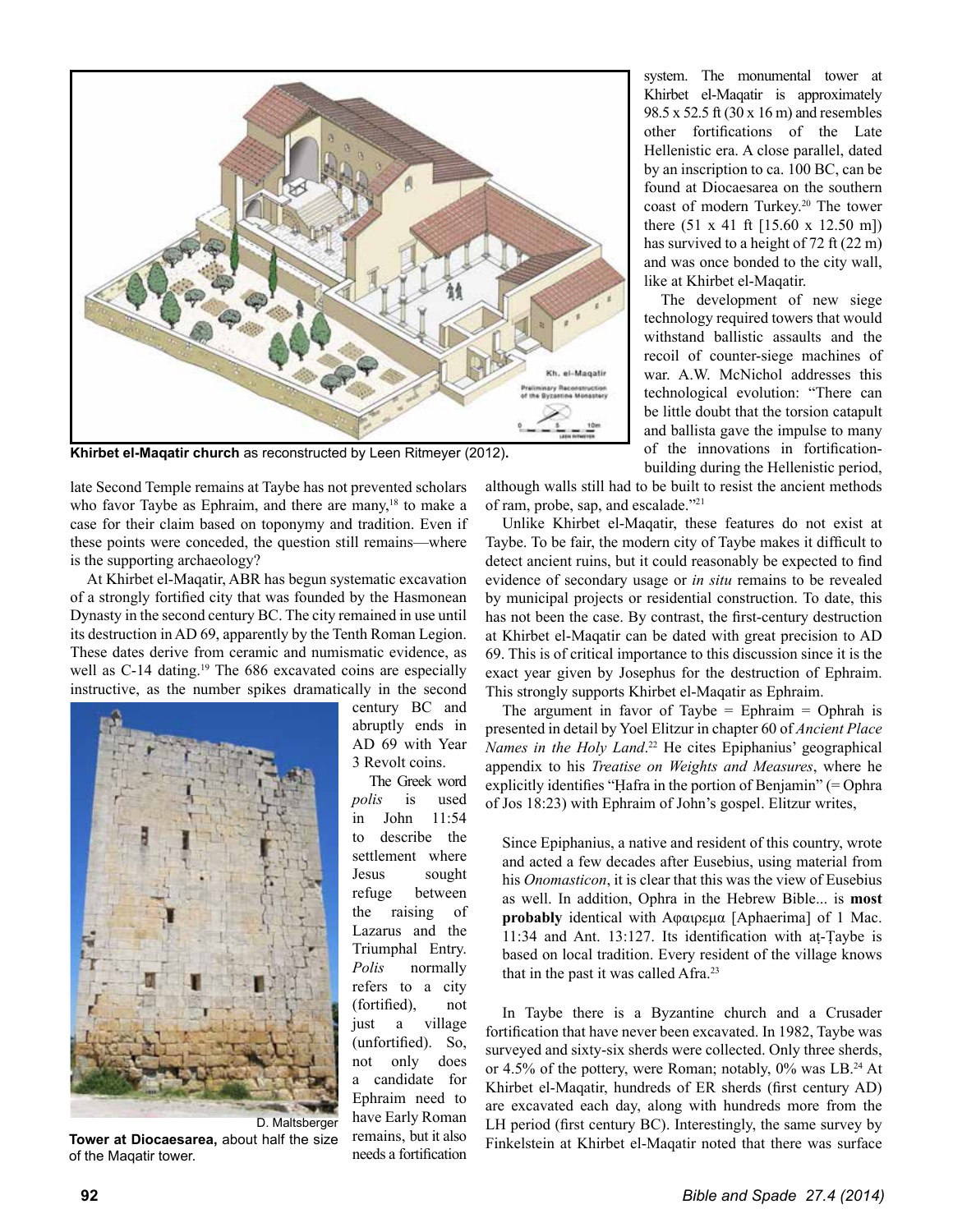

**Year 3 Revolt coin** from Khirbet el-Maqatir.

ritual stoneware typical of Jewish sites of the first centuries BC and AD.25 As of May 2014, eighty-one pieces of stoneware have been excavated at Khirbet el-Maqatir.<sup>26</sup> The survey of Taybe

notes none. The prominent "polis" of Ephraim, occupied when ritual purity concerns were at their peak in Jewish history, ought to reveal some evidence of stoneware.

Another important point is that according to Joshua 18:23, Ophrah was in the tribal allotment of Benjamin, yet Taybe is apparently in the tribal allotment of Ephraim. For this reason, Kaufmann<sup>27</sup> argues against the placement of Ophrah at Taybe. While there was some fluidity of borders in antiquity, there is no record of Benjamin expanding north; in fact, this seems quite unlikely given the dominant role of Ephraim (Joshua's tribe) in the early history of Israel and the depletion of the tribe of Benjamin during the Judges period (Jgs 20:43–48). Furthermore, 1 Samuel 13:17 locates Ophrah in the territory of Benjamin: "One [Philistine raiding] party] turned toward Ophrah in the vicinity of Shaul."

It appears that Ophrah has been placed in Ephraim territory to support the hopeful connection with the city of Ephraim, and that the city of Ephraim has been placed in Ephraim territory to support a wishful connection with Ophrah. This is circular reasoning. There is simply no rational reason, beyond toponymy and tradition, for locating the Old Testament city of Ophrah, or the NT city of Ephraim, in the tribal territory of Ephraim.

Importantly, scholars differ on the etymological argument. Bill

Schlegel points out that "Oprah is spelled with an 'ayin'[ $\nu$ ] and Ephraim with an 'aleph'  $[x]$ , so they are linguistically different. It would suggest that the root of Ophrah is עפר [`pr] while the URRWRI(SKUDLPLVIURPʸʴʠ [´pr]."28 Albright, in *Appendix III— Ophrah and Ephraim* of his final report on Tell el-Ful (Gibeah?), rejected the identification of Ephraim of John 11:53-54 with Taybe,<sup>29</sup> and he made clear his concern with arguments based on toponymy: "The time is past when one can juggle vowels in Semitic *ad libitum* [at will] so long as the consonants are all right."30

Furthermore, the absence of LB I pottery should not be understated. What happened to the city of Joshua 18:23? Since there are no LB I remains at Taybe, there is no foundation for the Ophrah tradition. In order to get around this, some scholars, following Albrecht Alt, suspect that there was a textual redaction.31 In their view, Joshua's cities and boundary descriptions are based on an early list that provided a schematic



**Israelite tribal allotment,** ca. 1400 BC.

William Schlegel, *The Satellite Bible Atlas*